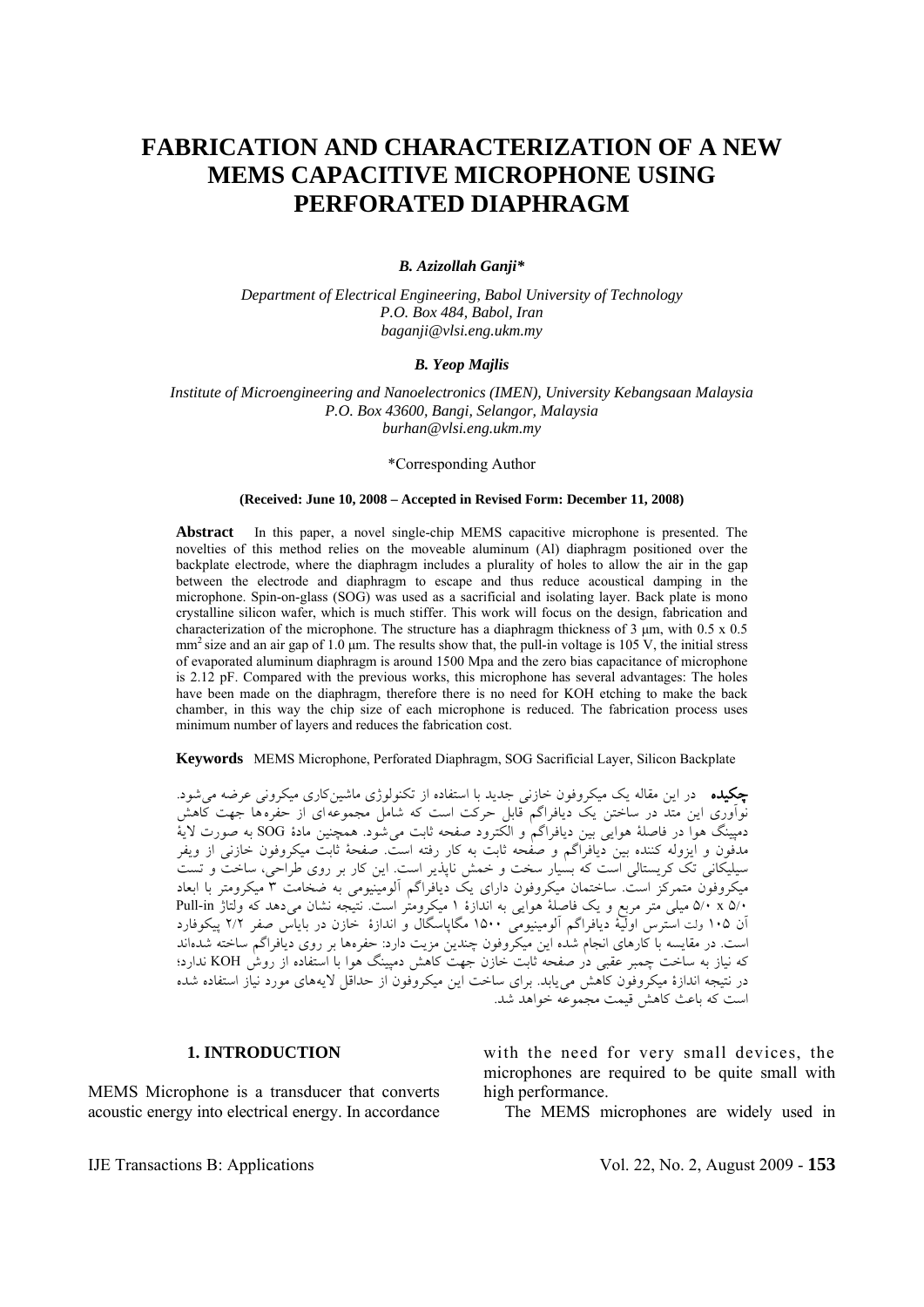voice communications devices, hearing aids, surveillance and military aims, ultrasonic and acoustic distinction under water, noise and vibration control [1]. The micromachining technology has been used to design and fabricate various silicon microphones. Among them, the capacitive microphone is the highest number produced, for its high sensitivity, high signal to noise ratio, and durability [2].

 Typically, a cavity is etched into a silicon substrate by slope (54.74˚) etching profiles using KOH etching, in order to form a thin diaphragm or perforated backplate [3-8]. Forming a cavity or back chamber from the wafer backside by KOH etching is slow and boring in that several hundred microns of substrate may need to be etched to make the chamber. Moreover, KOH etching process is not more compatible with CMOS process. Additionally, since the back plate needs acoustic holes which have to be etched from the back side in the deep back volume cavity, a nonstandard photolithographic process had to be used which needs electrochemical deposition of the photoresist and an aluminum seed layer. Most surface and bulk micromachined capacitive microphones uses fully clamped diaphragm with perforated backplate [9,10]. Process for their fabrication are typically long, cumbersome, expensive, and not compatible with high volume process. Furthermore, they are not small in size. Many conventional MEMS capacitive microphones are fabricated in high temperature [11,12], where the structure is damaged.

 It is the objective of this research to overcome the existing disadvantages of the prior fabrication of a novel MEMS capacitive microphone, which utilizes perforated aluminum diaphragm, monocrystalline silicon wafer as a backplate, and spin-on-glass (SOG) as sacrificial and isolating layer between backplate and diaphragm, at least achieving a small size, low cost and easy to fabricate microphone structure.

## **2. MICROPHONE DESIGN**

The structure of the new microphone is shown in Figure 1. It consists of a rigid monocrystalline backplate, an aluminum diaphragm with holes, and



**Figure 1**. Cross-sectional view of the microphone.

the backplate electrode is a n<sup>+</sup>-doped layer. An acoustic wave striking the diaphragm, causes its flexural vibration and changes the average distance from the back plate. The change in distance will produce a change in capacitance, giving rise to a time varying voltage on the electrodes. The structure parameter of the microphone includes the dimension of the diaphragm, the size and density of the holes in the diaphragm, the dimension of the backplate and the height of the air gap. In our design, the thickness of the 0.5 mm x 0.5 mm membrane is  $3 \mu$ m, the density of the  $20 \mu$ m x  $20 \mu$  $\mu$ m acoustic holes is 144/mm<sup>2</sup>, the height of the air gap is about 1 um.

# **3. MICROPHONE FABRICATION**

In this section we describe a fabrication process developed in the Institute of Microengineering and Nanoelectronics (IMEN) laboratories. The process uses five masks and starts with a single side polished p-type (100) silicon wafer as a substrate. Figure 2 illustrates fabrication-process flow of the microphone structure.

**3.1. n<sup>+</sup> Phosphorus Diffusion** A 0.2 µm thick wet oxide is grown on silicon wafer. This oxide layer is patterned and etched in the buffered HF serving as a mask for the phosphorus diffusion. Then,  $a$   $n^+$  phosphorus diffusion was introduced into the p-type (100) silicon wafer as a bakeplate electrode at 1000˚C, for 30 minutes in 70 % nitrogen and 30 % oxygen gas ambient. A constant source diffusion process was used to obtain the  $n^+$ silicon layer with a depth of 0.4  $\mu$ m and surface concentration as high as  $10^{20}$  atoms/cm<sup>3</sup> (Figure 2a).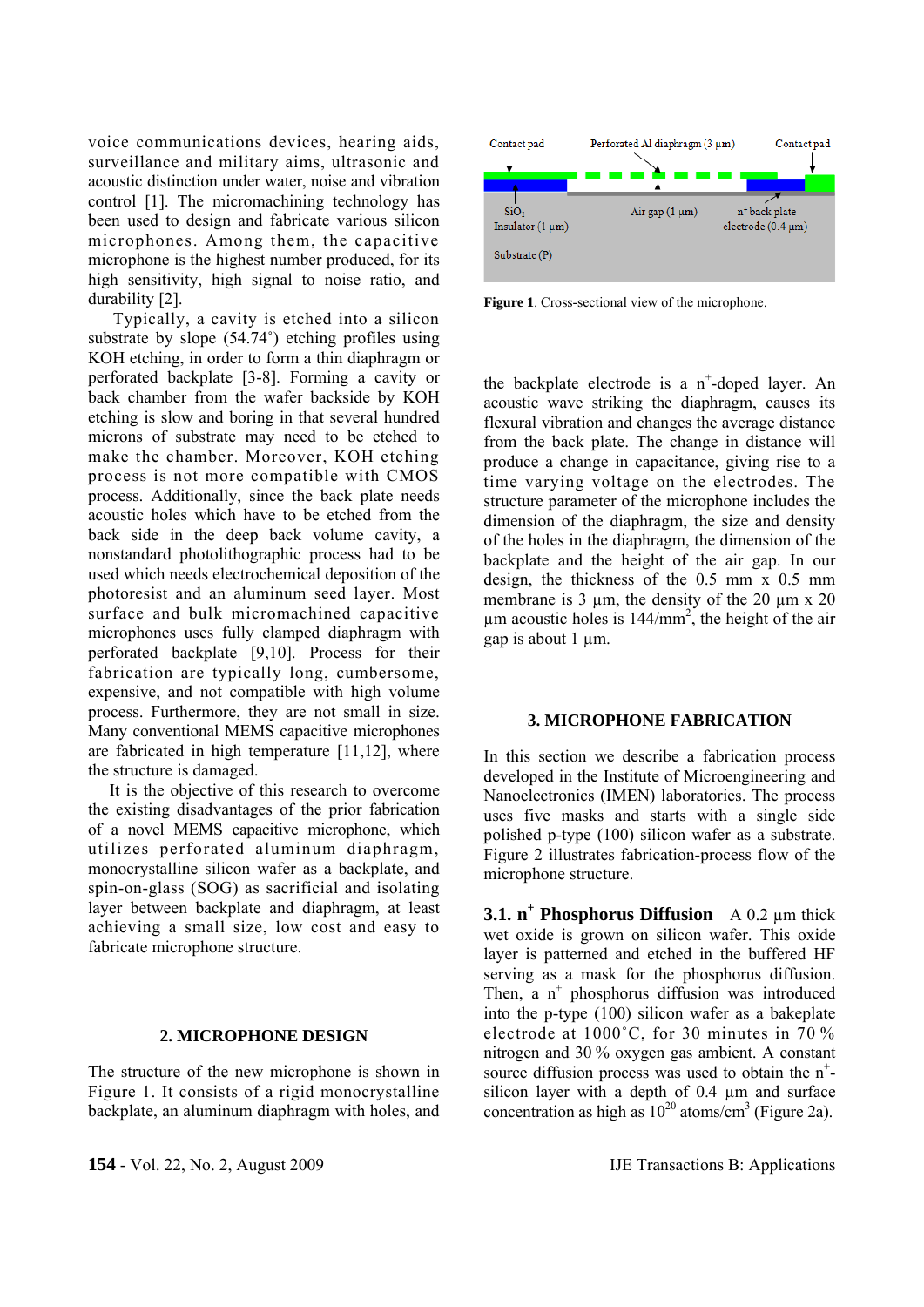**3.2. Sacrificial and Isolating Layer Deposition** Silicon dioxide is usually a chosen sacrificial material and insulating layer, since it can be easily deposited and removed using PAD etch solution. Moreover, PAD etch has a high selectivity to silicon dioxide compared to silicon and Al, thus it completely removes sacrificial oxide without incurring significant damage silicon wafer and Al. Spin-on glass (SOG) is an alternative method to deposit planarized oxide. As its name indicates, SOG is usally spun using spin coater. In this study siloxane type Accuglass 314 SOG from Honeywell Inc. is chosen due to its high crack resistance, excellent gap fill, good adhesion between layers, high thermal stability, and good planarization property of cured film. The layer then gradually hot plated at 200˚C and maintained at the peak temperature for a few minutes and gradually cooled down to avoid internal stress build up. Baking temperature needs to be high enough to efficiently evaporate solvent from the SOG. On the other hand, baking temperature beyond 200˚C would cause the SOG to lose its thickness. Temperature of 200˚C is therefore chosen as optimal baking temperature to take 1 μm thick SOG as a sacrificial and insulating layer between diaphragm and back plate. The isolating layer is then patterned and etched in PAD etch solution for 3.5 minutes to define the contact area on the back plate (Figure 2b).

**3.3. Diaphragm Making** A 3 µm thick aluminum was deposited on SOG layer by metal evaporator as diaphragm. The Al layer is then patterned using photoresist mask to define the geometry of the perforated diaphragm, and contact pad, and then etched by Al etchant (Figure 2c). Etchant for aluminium is 16:4:1 of phosphoric acid (H3PO4), DI water, and nitric acid  $(HNO<sub>3</sub>)$ . The etch rate of Al in Al etchant is 930 Å/minute. First the structure was immersed in Al etchant for 35 minutes to etch the Al for making diaphragm structure with holes (Figure 2d). A microscope was used to determine whether the Al had been removed and how successfully the Al was etched. Below, Figure 3 is an optical microscope top view of the surface of the microphone. It can be seen that Al was removed from holes. The green color is SOG sacrificial layer.



**Figure 2.** Microphone fabrication process,  $(a)$  n<sup>+</sup> diffusion as a backplate electrode, (b)  $SiO<sub>2</sub>$  deposition as a sacrificial and isolating layer, (c) Al evaporation for diaphragm and contact pad, (d) Al etching to define perforated diaphragm and (e) Sacrificial layer etching to release diaphragm.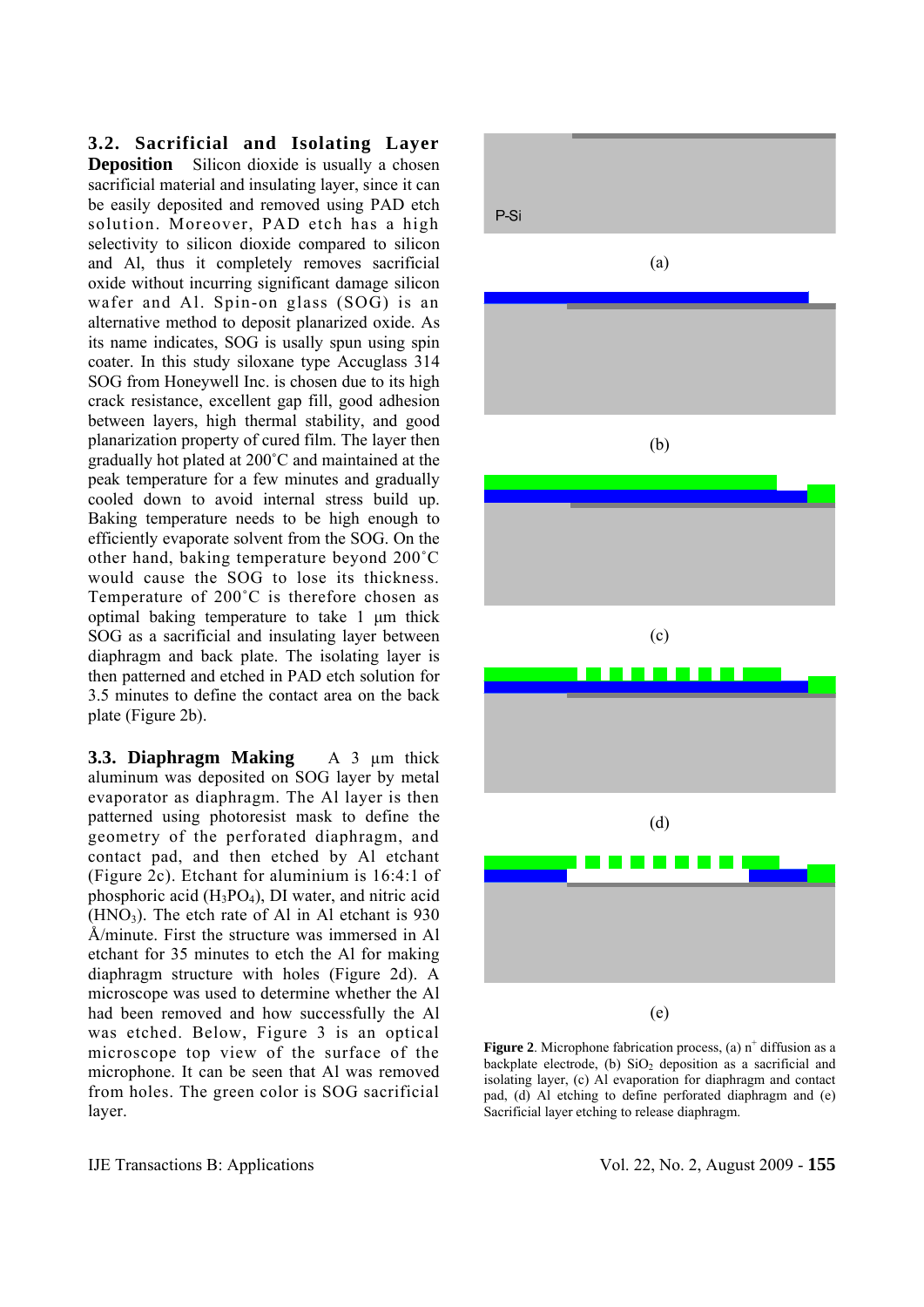**3.4. Sacrificial Silicon Oxide Etching by PAD Etchant** Figure 4 shows the variation of Al thickness with etch time in PAD etchant. According to Figure 4, the approximate etch rate of Al in PAD etch in room temperature is 30.6 Å/minute. Figure 5 shows the variation of SOG thickness with etch time in PAD etchant. According to Figure 5 the approximate etch rate of SOG in PAD etch in room temperature is 4300 Å/minute. Therefore PAD etchant shows a high selectivity against Al. The thickness of Al and SOG were measured using surface profiler (Figure 2e). For sacrificial layer etching, the structure was immersed in a PAD etch bath to remove the sacrificial layer of oxide. The wafers were placed directly onto the bottom of the bath's container and there was some agitation throughout the etching process. The wafers were taken out, and rinsed to remove the PAD etchant. The final step was to remove the photoresist by immersing the wafer into an acetone bath, and then the wafer is dried using hot plate at 60˚C for 90 secs.

 After the completion of above process on the wafers, the last step was to determine if the fabrication process had been successful. It is important to observe the silicon membrane and check to ensure that the oxide layer was uniformly removed. All testing was performed by using a Scanning Electron Microscope (SEM) and optical microscope to capture images of the membrane surface and images of the cross-section. The calculated sacrificial layer etch time is about 70 minutes. Figure 6 shows the surface of the microphone with photoresist layer after 75 minutes wet etching in PAD etch solution under optical microscope.

 Our experience shows that, by increasing the etching time, the diaphragm surface color is changed during the sacrificial layer etching in PAD etch solution. It means that, the sacrificial layer goes to be removed under Al diaphragm. As shown in Figure 6, a problem was that, the PAD etch solution after 35 minutes was influenced between photoresist layer and Al diaphragm, then broken and removed photoresist from the surface of membrane. It is due to poor adhesion between resist and Al diaphragm, but it is not important during the sacrificial etching using PAD etch solution, because of PAD etchant has a high selectivity against Al. Figure 7 shows the released



**Figure 3**. Optical microscopy top view of the microphone.



**Figure 4**. Variation of Al thickness with etch time.



**Figure 5**. Variation of SOG thickness with etch time.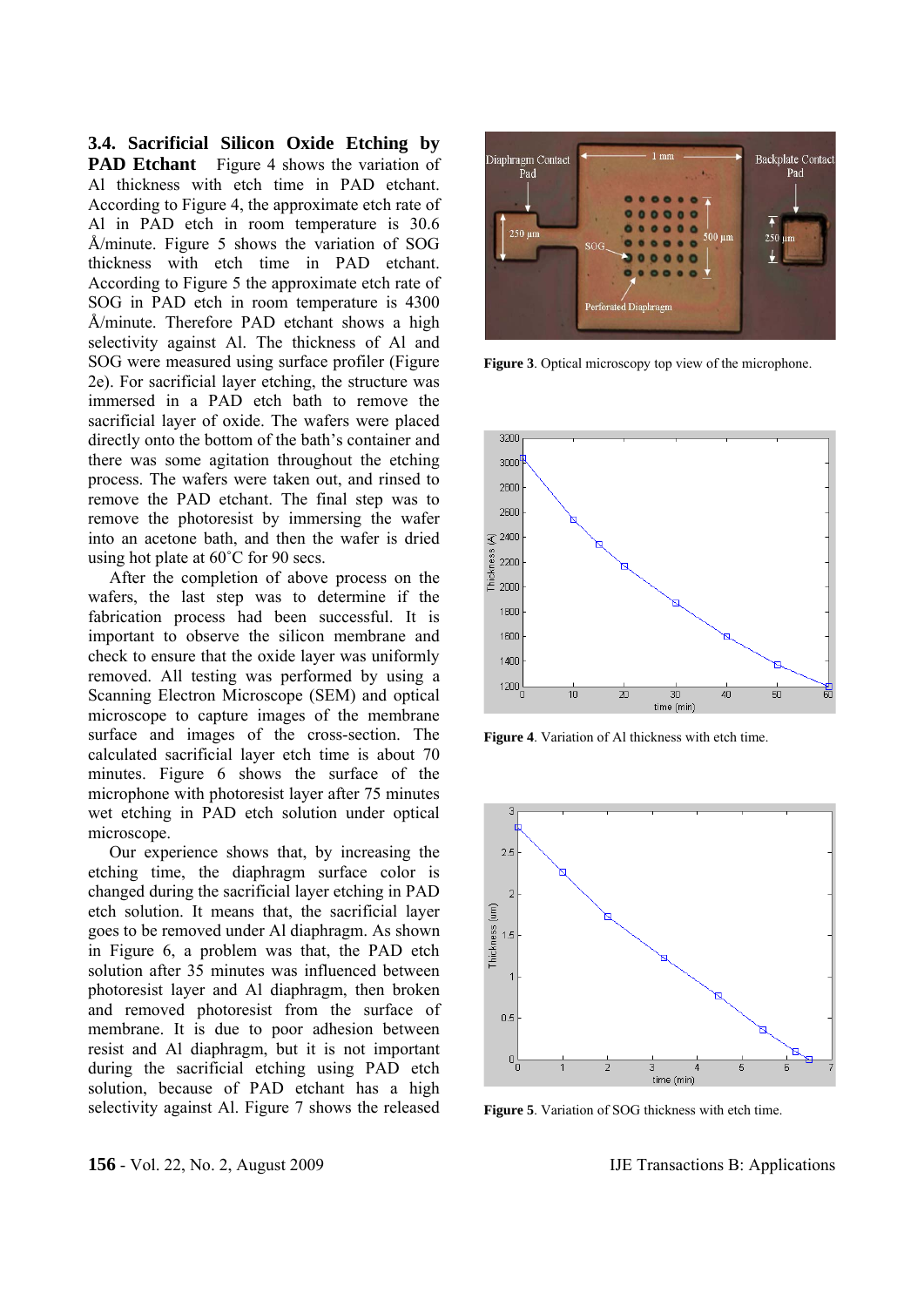

**Figure 6**. Optical microscopy top view of device with photoresist after 75 minutes in PAD etch solution.



**Figure 7**. SEM images of released membrane structure.



(a)



(b)

**Figure 8**. (a) The surface of the fabricated microphone and (b) the close up view of Al diaphragm with holes after 75 minutes etching in PAD etch.

membrane structure after 75 minutes etching in PAD etchant. The final product shows the sacrificial layer between Al diaphragm and silicon backplate has been completely removed. Figure 8a shows the surface of the fabricated microphone in MEMS laboratory of IMEN and Figure 8b shows the close up view of the Al diaphragm surface with acoustic holes using SEM after 75 minutes etching in PAD etchant. It was obvious that the Al sidewalls were not smooth, because of mask problem, but all of the holes have been etched.

# **4. RESULTS AND DISCUSSION**

**4.1. Pull-in Voltage** Figure 9 shows the structure and equivalent test circuit for  $V_{PI}$  measurement [13]. The basic principle involves the well-known pull-in voltage. When a voltage  $V_b$  is applied across the air gap, the electrostatic force causes the diaphragm to deflect toward the substrate. An increase of the deflection of the membrane results in a decrease of the gap spacing and thus in an increase of the electrostatic force. If  $V<sub>b</sub>$  exceeds the so-called pull-in voltage  $V_{PI}$ , the deflection does not reach an equilibrium position and will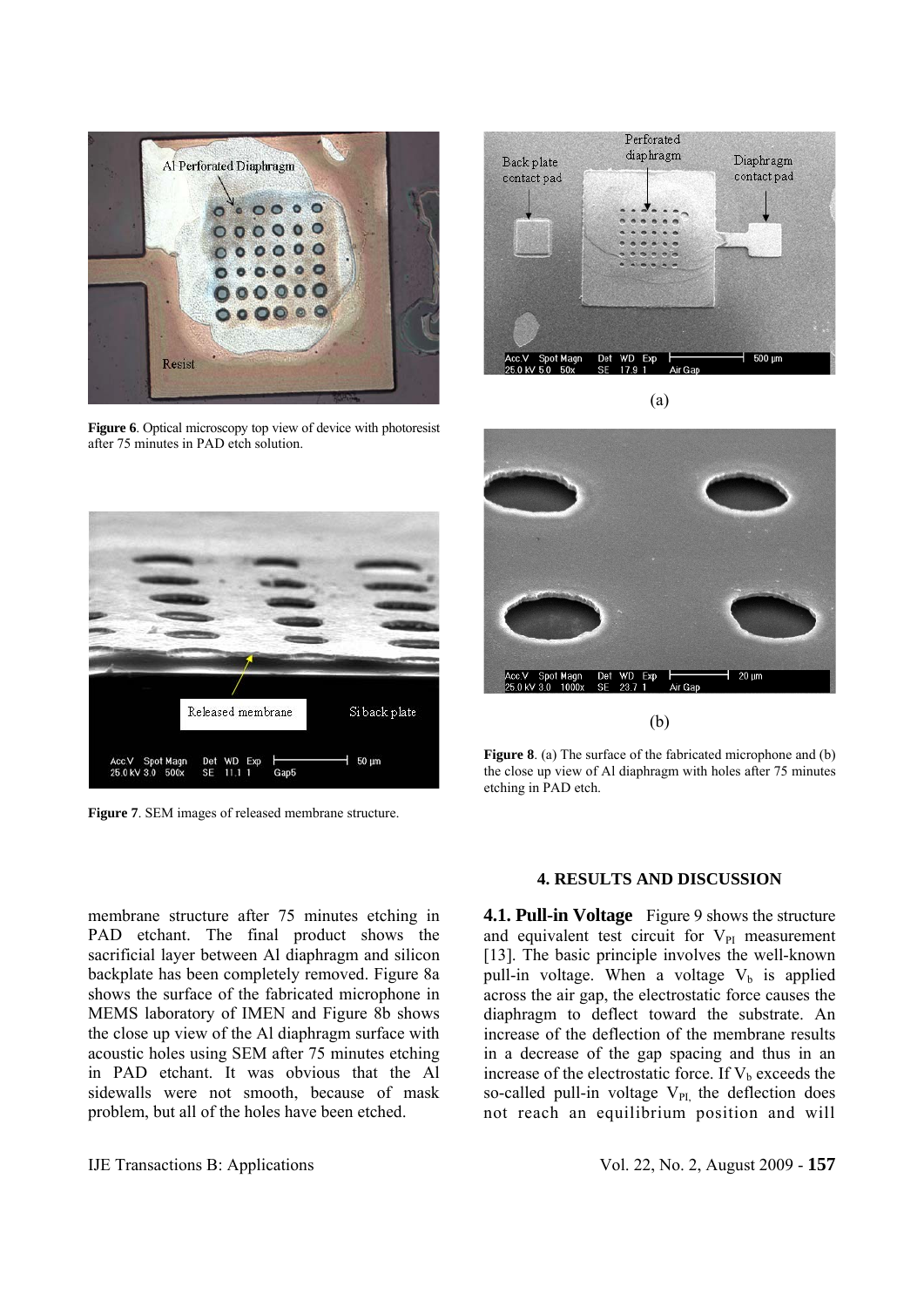continue to increase until physical contact is made with the bottom electrode.  $V_{PI}$  value was measured by the use of the test circuit shown in Figure 9b.  $V_0$  maintains the same value as  $V_b$ ,  $(V_0=V_b)$ , and increased with  $V_b$  at the beginning. When  $V_b$  reaches  $V_{PI}$ ,  $V_o$  suddenly decreases,  $(V_0=R_t/(R_t+R)*V_b)$ , because of the discharge of the conductive membrane (the upper electrode) due to the physical contact of the membrane and the silicon substrate (the lower electrode). As shown in Figure 10, the pull-in voltage of microphone is 105 V.

**4.2. Internal Stress of Diaphragm** Since the pull-in voltage,  $V_{\text{PL}}$  on the stiffness of the membrane which is a function of the internal stress, σ, the internal stress of the membrane can be calculated using equation below [14]:

$$
V_{PI} = \sqrt{\frac{6d_0^2}{5\epsilon_0}} \left[ C_1 \frac{t\sigma}{\hat{a}^2} \left( \frac{d_0^2}{3} \right) + C_2(v) \frac{t\hat{E}}{\hat{a}^4} \left( \frac{d_0^2}{3} \right)^3 \right] (1)
$$

where  $d_0$  is air gap thickness, t, diaphragm thickness, Ê, Young's modulus, v, Poisson's ratio, â, the half of the diaphragm side length and. The quantities,  $C_1$  and  $C_2$  are numerical parameters. When the pull-in voltage and the geometry are known. We found the collapse voltage of 105 V for a square membrane of  $0.5 \times 0.5$  mm<sup>2</sup>, thickness of 3 µm and air gap of 1 µm resulting in an internal stress of 1500 MPa for the aluminum membrane.

**4.3. The Capacitance of the Microphone**  The capacitance of the microphone was measured using LCR meter. Figure 11 shows the capacitance versus bias voltage. The zero bias capacitance, corresponding to an air gap of about 1 μm was 2.12 pF. The capacitance increased with increasing bias voltage due to the decrease in the air gap thickness as the Al membrane is electrostatically pulled towards the back plate. The bias voltage was increased from zero until the pull-in of the bending membrane was observed.

**4.4. Diaphragm Deflection** The measurement of central deflection of diaphragm, d, versus bias voltage is performed with an optical measurement set-up using a z-stage calibrated optical microscope.



**Figure 9**. Schematic diagram of the basic test structure and circuit for  $V_{PI}$  measurement, (a) test structure and (b) equivalent circuit.



**Figure 10**. The variation of  $V_0$  with bias voltage,  $V_b$ .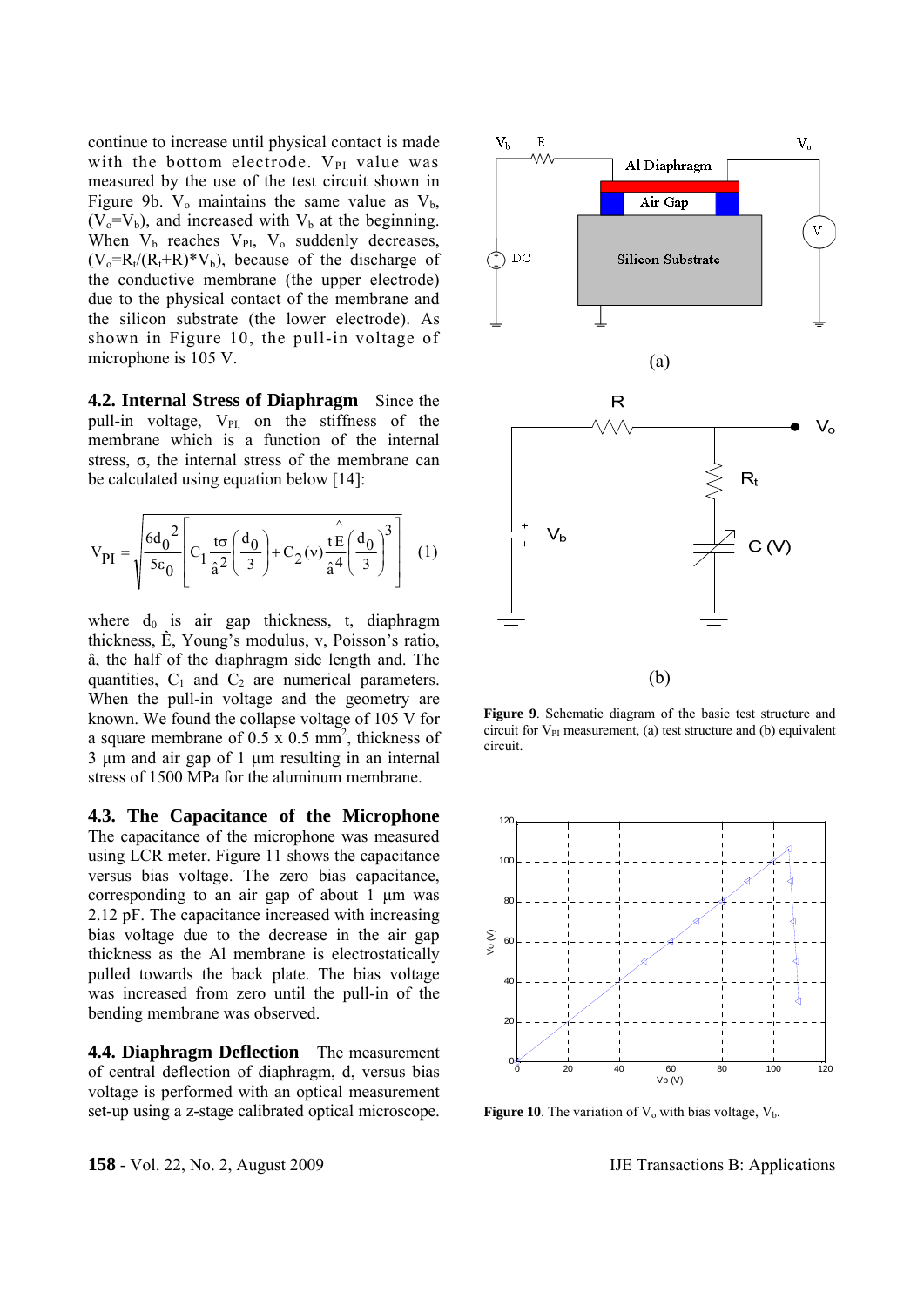In Figure 12, the principal set-up is drawn. The silicon substrate with a flat diaphragm is connected to a DC voltage. A differential voltage applied to the diaphragm causes it to deflect. By successively focusing the microscope at an increasing voltage value, the center deflection of the diaphragm can be measured. Figure 13 shows the diaphragm deformation versus voltage under bias conditions from 0 V to 120 V. The Al diaphragm thickness is 3 µm and its side length is 0.5 mm. The deflection as a function of voltage increases slightly until a drastic change occurs indicating the collapse of the membrane into the backplate. This curve can be naturally divided into four regions. In the first linear region for small bias voltages, the



**Figure 11**. Microphone capacitance vs. bias voltage.



**Figure 12**. Measurement setup for voltage-deflection.

electrostatic forces are insignificant compared with the pressure load. For intermediate voltage, the electrostatic forces have a notable influence. In the region close to structural collapse, the influence becomes significant enough for the system to becomes unstable at the pull-in voltage, where the diaphragm of the microphone is displaced about one-third of the original gap. Above the critical bias voltage, the structure collapses. Considering the relationship between deflection and the bias voltage, the working voltage is often restricted to the linear region. In our simulations, the upper limit of the linear range is about 60 % of the pull in voltage. The experimental result shows that the pull-in occurs around 105 volts and this is in agreement with the simulation value.

**4.5. Sensitivity and Frequency Response of the Microphone** The magnitude (sensitivity) and the frequency phase response were simulated using experimental parameters of the microphone (residual stress and pull-in voltage). Figure 14 shows the sensitivity of the microphone as a function of frequency for 1 Hz to 100 kHz range. The thickness of Al diaphragm and air gap of the microphone, measured by surface profiler, are 3 μm and 1 μm, respectively. As can be seen the maximum sensitivity of the microphone is 0.2 mV/Pa with bias of 105 V. Figure 14, showes the frequency response is flat in hearing range (1Hz to 20 kHz) and sensitivity exhibits a gradual increase at higher frequencies (out of hearing range).

#### **5. CONCLUSION**

In this paper, a novel single-chip capacitive microphone was successfully designed and fabricated using MEMS process. The microphones' chip size is reduced, the complex and expensive fabrication process was avoided by making holes in diaphragm. The fabrication process uses minimal number of layers and masks to reduce the fabrication cost. Back plate is a mono crystalline silicon wafer, which is much stiffer. The temperature used for fabrication is less than 200˚C, thus reducing temperature induced the damages. The diaphragm size is about  $0.5 \times 0.5$  mm<sup>2</sup> which is smaller than conventional MEMS capacitive